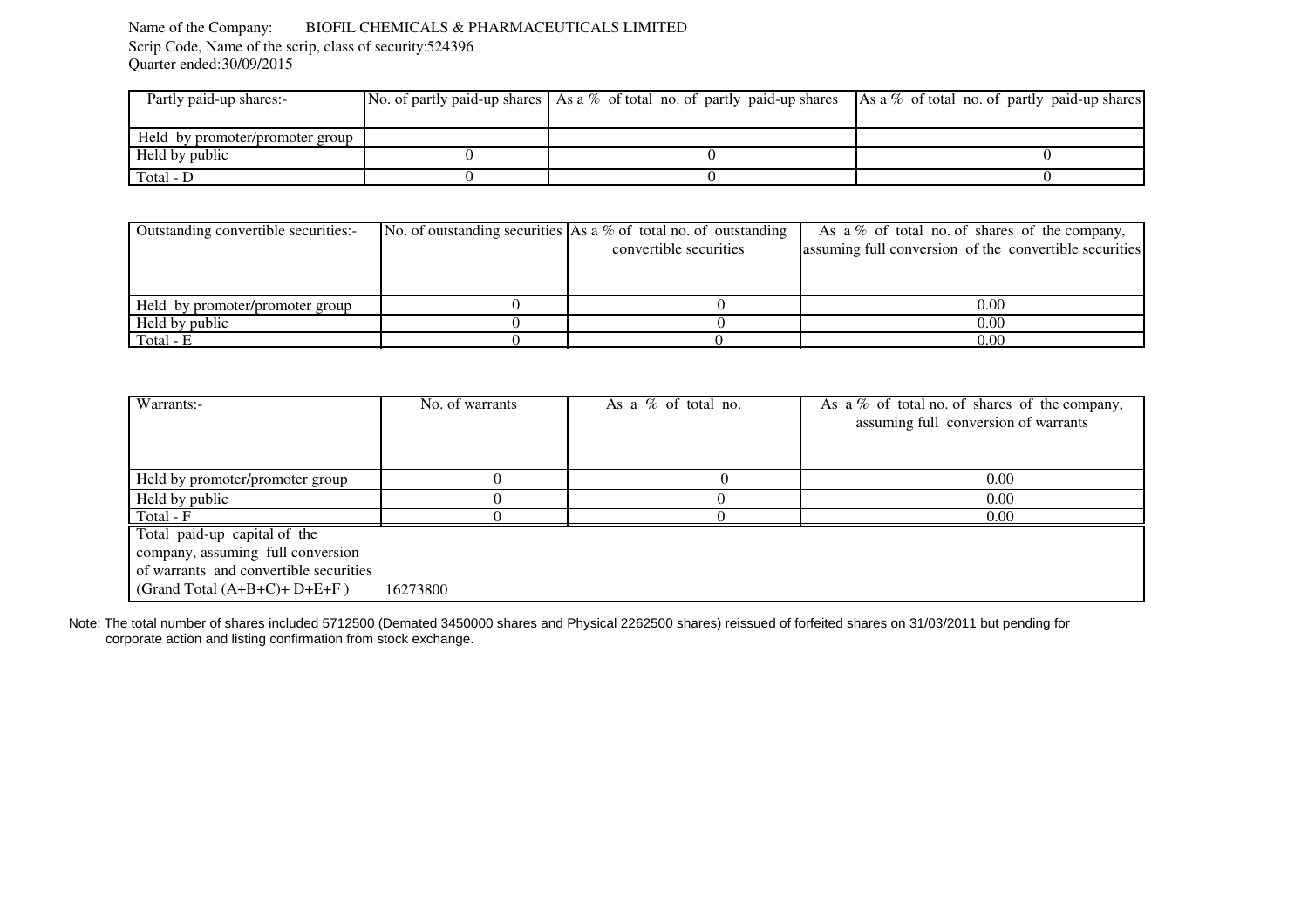| CATEGORY OF SHARES HOLDER                                                                                                                              | No Of Shares Holders                                                                                                                   | <b>Total Share</b> | <b>Demat Shares</b>                                                                      | Total Shareholding as a percentage<br>of total number of shares<br>$\%$<br><b>TOTAL</b> | OF           | Shares Pledged or otherwise<br>encumbered<br>No Of Shares | As a<br>$\%$ |
|--------------------------------------------------------------------------------------------------------------------------------------------------------|----------------------------------------------------------------------------------------------------------------------------------------|--------------------|------------------------------------------------------------------------------------------|-----------------------------------------------------------------------------------------|--------------|-----------------------------------------------------------|--------------|
|                                                                                                                                                        |                                                                                                                                        |                    |                                                                                          | $(A+B)$                                                                                 | $(A+B+C)$    |                                                           |              |
| (A). SHARE HOLDING OF<br>PROMOTER AND PROMOTER<br>GROUP.<br>1. INDIAN                                                                                  |                                                                                                                                        |                    |                                                                                          |                                                                                         |              |                                                           |              |
| (A) INDIVIDUALS/HINDU<br>UNDIVIDEDE FAMILY.<br>(B) CENTRAL GOVT./STATE<br>GOVT.                                                                        | 19                                                                                                                                     | 3304500            | 3074680                                                                                  | 20.31                                                                                   | 20.31        | $\boldsymbol{0}$                                          |              |
| (C) BODIES CORPORATE<br>(D) FINANCIAL<br><b>INSTITUTION/BANKS</b><br>(E) ANY OTHER (SPECIFY)                                                           | $\overline{4}$                                                                                                                         | 4314200            | 2051700                                                                                  | 26.51                                                                                   | 26.51        | $\boldsymbol{0}$                                          |              |
| SUB-TOTAL $(A)$ $(1)$                                                                                                                                  | 23                                                                                                                                     | 7618700            | 5126380                                                                                  | 46.82                                                                                   | 46.82        | $\bf{0}$                                                  |              |
| 2. FOREIGN<br>(A) INDIVIDUALS<br>(NON-RESIDENT)/ FOREIGN<br><b>INDIVIDUALS.</b><br>(B) BODIES CORPORATE<br>(C) INSTITUTIONS<br>(D) ANY OTHER (SPECIFY) |                                                                                                                                        |                    |                                                                                          |                                                                                         |              |                                                           |              |
| SUB-TOTAL $(A)$ $(2)$                                                                                                                                  |                                                                                                                                        |                    |                                                                                          |                                                                                         |              |                                                           |              |
| SUB-TOTAL $(A1) + (A2)$                                                                                                                                | 23                                                                                                                                     | 7618700            | 5126380                                                                                  | 46.82                                                                                   | 46.82        |                                                           |              |
| (B). PUBLIC SHARE HOLDING<br>1. INSTITUTIONS<br>(A) MUTUAL FUNDS/UTI.                                                                                  | 8                                                                                                                                      | 300<br>107300      | 20000                                                                                    | 0.00<br>0.66                                                                            | 0.00<br>0.66 |                                                           |              |
| (B) FINANCIAL<br><b>INSTITUTION/BANKS</b><br>(C) CENTRAL GOVT./STATE<br>GOVT.(S)<br>(D) VENTURE CAPITAL FUNDS                                          | Note: The total number of shares included 5712500 (Demated 3450000 shares and physical 2262500 shares) reissued of forfeited shares on |                    | 31/03/2011 but pending for corporate action and listing confirmation from stock exchange |                                                                                         |              |                                                           |              |
| (E) INSURANCE COMPANIES<br>(F) FOREIGN INSTITUTIONAL<br><b>INVESTORS</b>                                                                               |                                                                                                                                        |                    |                                                                                          |                                                                                         |              |                                                           |              |

 (G) FOREIGN VETNURE CAPITAL INVESTORS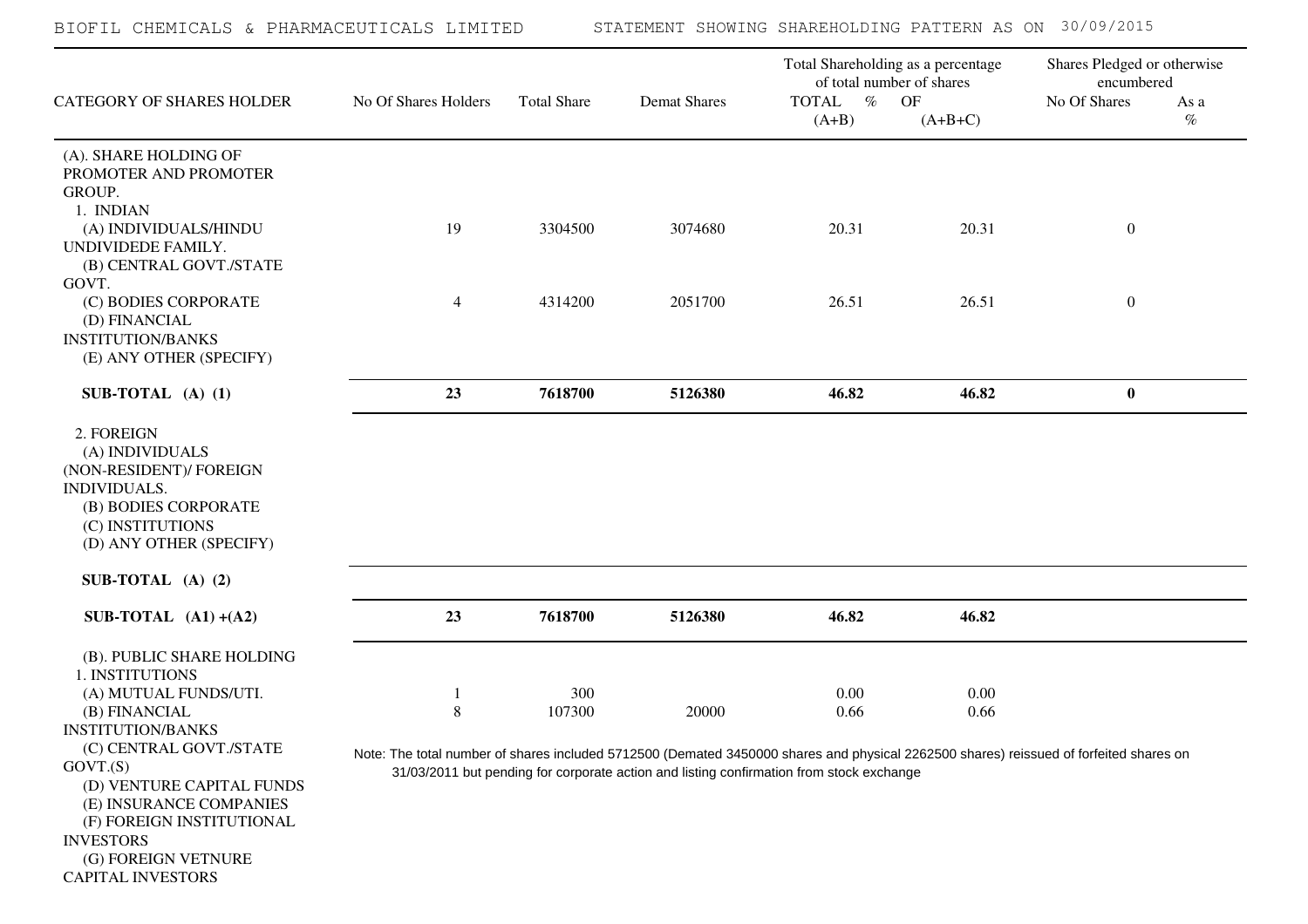| BIOFIL CHEMICALS & PHARMACEUTICALS LIMITED                                                                                                                 |                       |                    |                     | STATEMENT SHOWING SHAREHOLDING PATTERN AS ON 30/09/2015                                            |                 |                                                           |                   |
|------------------------------------------------------------------------------------------------------------------------------------------------------------|-----------------------|--------------------|---------------------|----------------------------------------------------------------------------------------------------|-----------------|-----------------------------------------------------------|-------------------|
| <b>CATEGORY OF SHARES HOLDER</b>                                                                                                                           | No Of Shares Holders  | <b>Total Share</b> | <b>Demat Shares</b> | Total Shareholding as a percentage<br>of total number of shares<br>$\%$<br><b>TOTAL</b><br>$(A+B)$ | OF<br>$(A+B+C)$ | Shares Pledged or otherwise<br>encumbered<br>No Of Shares | As a<br>$\%$      |
| (H) ANY OTHER (SPECIFY)                                                                                                                                    |                       |                    |                     |                                                                                                    |                 |                                                           |                   |
| SUB-TOTAL $(B)$ (1)                                                                                                                                        | 9                     | 107600             | 20000               | 0.66                                                                                               | 0.66            |                                                           |                   |
| 2. NON-INSTITUTIONS<br>(A) BODIES CORPORATE<br>(B) INDIVIDUALS -                                                                                           | 138                   | 4100750            | 3643950             | 25.20                                                                                              | 25.20           |                                                           |                   |
| i. INDIVIDUALS SHARE<br>HOLDERS HOLDING NOMINAL<br>SHARE CAPITAL UPTO RS.1<br>LAKH.                                                                        | 4840                  | 2868478            | 2123468             | 17.63                                                                                              | 17.63           |                                                           |                   |
| ii. INDIVIDUALS SHARE<br>HOLDERS HOLDING NOMINAL<br>SHARE CAPITAL IN EXCESS RS.1<br>LAKH.                                                                  | 37                    | 1372536            | 1305736             | 8.43                                                                                               | 8.43            |                                                           |                   |
| (C) ANY OTHER (NRI & OCB)<br>(D) ANY OTHER (CLEARING<br>MEMBER)                                                                                            | 162<br>$\overline{7}$ | 203334<br>2402     | 36634<br>2402       | 1.25<br>0.01                                                                                       | 1.25<br>0.01    |                                                           |                   |
| SUB-TOTAL $(B)$ (2)                                                                                                                                        | 5184                  | 8547500            | 7112190             | 52.52                                                                                              | 52.52           |                                                           |                   |
| SUB-TOTAL $(B1)+(B2)$                                                                                                                                      | 5193                  | 8655100            | 7132190             | 53.18                                                                                              | 53.18           |                                                           |                   |
| <b>TOTAL</b> $(A) + (B)$                                                                                                                                   | 5216                  | 16273800           | 12258570            | 100.00                                                                                             | 100.00          | $\mathbf{0}$                                              | $\overline{0.00}$ |
| (C). SHARE HELD BY<br><b>CUSTODIANS AGAINST WHICH</b><br>DEPOSITORY RECEIPTS HAVE<br><b>BEEN ISSUED:</b><br>1. PROMOTER AND<br>PROMOTER GROUP<br>2. PUBLIC |                       |                    |                     |                                                                                                    |                 |                                                           |                   |
| SUB-TOTAL (C)                                                                                                                                              | $\bf{0}$              | $\bf{0}$           |                     |                                                                                                    |                 | 0.00                                                      |                   |
| GRAND TOTAL (A+B+C) :                                                                                                                                      | 5216                  | 16273800           | 12258570            | 100.00                                                                                             | <b>100</b>      | $\bf{0}$                                                  | 0.00              |

Note: The total number of share included 5712500 (Demated 3450000 shares and physical 2262500 shares) reissued of forfeited shares on 31/03/2011 but pending for corporate action and listing confirmation from stock exchange.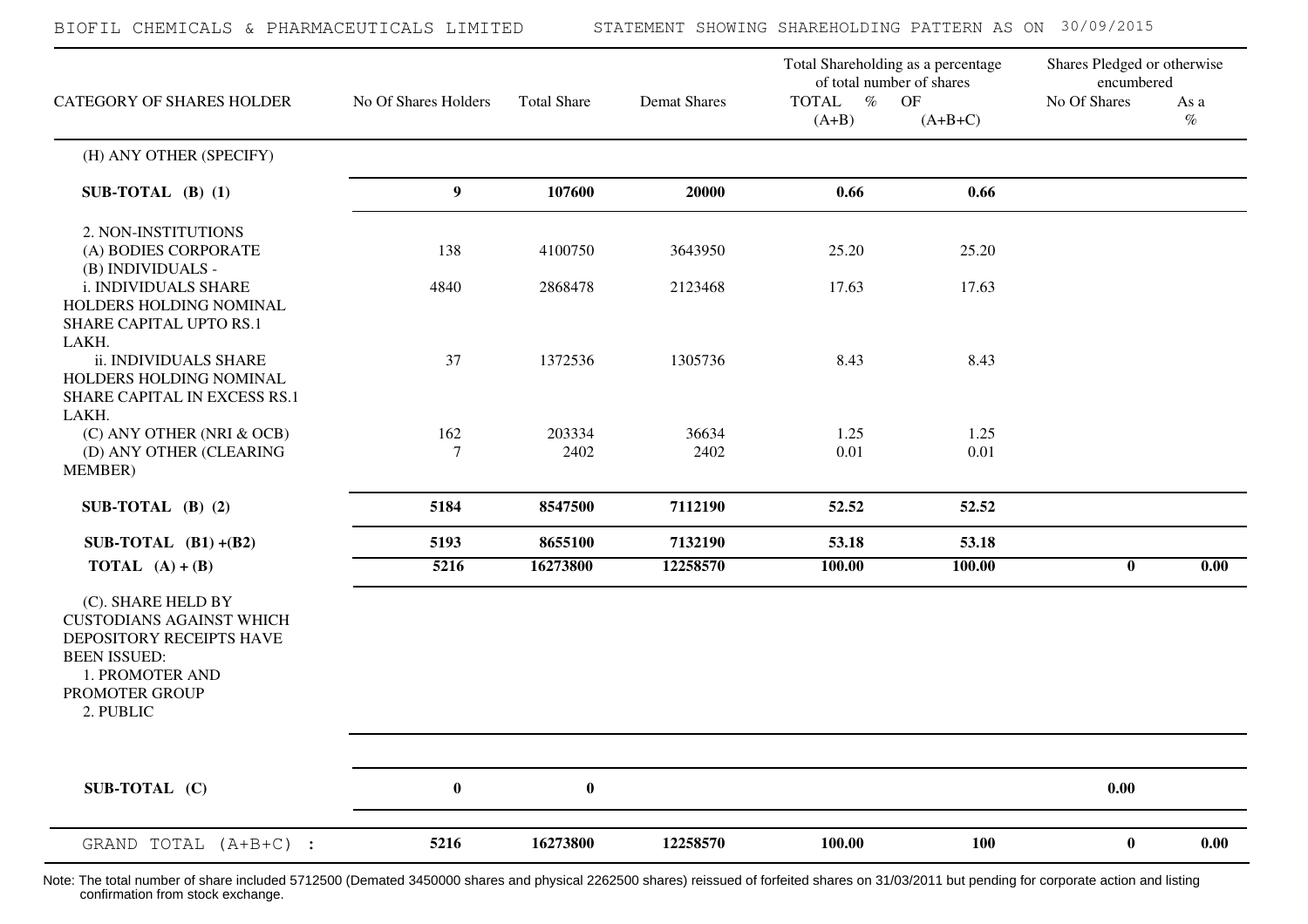#### BIOFIL CHEMICALS & PHARMACEUTICALS LIMITED I(B)-(STATEMENT SHOWING HOLDING OF SECURITIES (INCLUDING SHARES,WARRANTS,CONVERTIBLE SECURITIES) OF PERSONS BELONGING TO THE CATEGORY "PROMOTER AND PROMOTER GROUP")\*\* STATEMENT SHOWING SHARE HOLDING AS ON 30 September 2015Page 1 of 1

Total Shares Held Shares Pledged or otherwise encumberedDetail of Warrants Detail of Convertible Total Shares (including underlying share assuming full conversion of warrants and convertible securities)**Securities**  FNOO NAME SHARES PERCENT Number As a % As a % of Grand Tot. Grand TotalWARRANT PERCENTCONVERTIBLE PERCENT **SECURITIES**  as a % of diluted shares capital27844 SCOPE FINANCE COMPANY PVT.LTD. 2262500 13.90 0 0 0 0.00 0.00 13.90 1204370000205001 SMITESH SANALAL SHAH 1082680 6.65 0 0 0 0.00 0.00 6.65 1204370000200305 MID (INDIA)PHARMACEUTICALS PVT.LTD.900000 5.53 0 0 0.00 0 0 0.00 0.00 5.53 1204370000213411 CYANO FINANCE AND SALES PVT. LTD.1204370000205210 RAMESH SHAH 511300 3.14 0 0 0.00 0 0.00 876450 5.39 0 0 0 0.00 0.00 5.39 0.00 0.00 3.14 IN30021414270155 ROMIL SHAH 382550 2.35 0 0 0 0.00 0.00 2.35 1204370000205016 KETAN SHAH 340800 2.09 0 0 0 0.00 0.00 2.09 1204370000200305 MID (INDIA) PHARMACEUTICALS PVT LTD 1 SH.R.S.SHAH 142020 0.87 0 0 0275250 1.69 0 0 0 0.00 0.00 1.69 0.00 0.00 0.87 1204370000205259 SULOCHANA SHAH 140620 0.86 0 0 0 0.00 0.00 0.86 1204370000204981 MEENA SHAH 140600 0.86 0 0 0 0.00 0.00 0.86 1204370000205035 SANDEEP SHAH 106600 0.66 0 0 0 0.00 0.00 0.66 1204370000205020 TRUPTI SHAH 101750 0.63 0 0 0 0.00 0.00 0.63 1204370000205639 RITU SHAH $\rm H$  86500 0.53 0 0.00 0.00 0.53 0 0.00 27821 MEET SHAH 78100 0.48 0 0 0 0.00 0.00 0.48 1204370000205263 ROHAN SHAH 65500 0.40 0 0 0 0.00 0.00 0.40 1204370000205278 KIRAN SHAH 63100 0.39 0 0 0 0.00 0.00 0.39 1204370000205041 PRAGNESH SHAH 52680 0.32 0 0 0 0.00 0.00 0.32 15 KU. NIYATI SHAH 5200 0.03 0 0 0 0.00 0.00 0.03 12 SMT.RAGINI SHAH 1950 0.01 0 0 0 0.00 0.00 0.01 14 SH.JAI KUMAR SHAH 1000 0.01 0 0 0.01 0 0.00 0 0.01 0.00 0.00 0.01 13 SMT.REKHA SHAH 950 0.01 0 0 0 0.00 0.00 0.01 27817 RITU SHAH $\rm H$  600 0.00 0 0 0.00 0 0.00 0.00 0.00 TOTAL CASES : 233 TOTAL SHARES : 7618700 46.82 0.00 0 0.00 0 0.00 0 0.00 46.82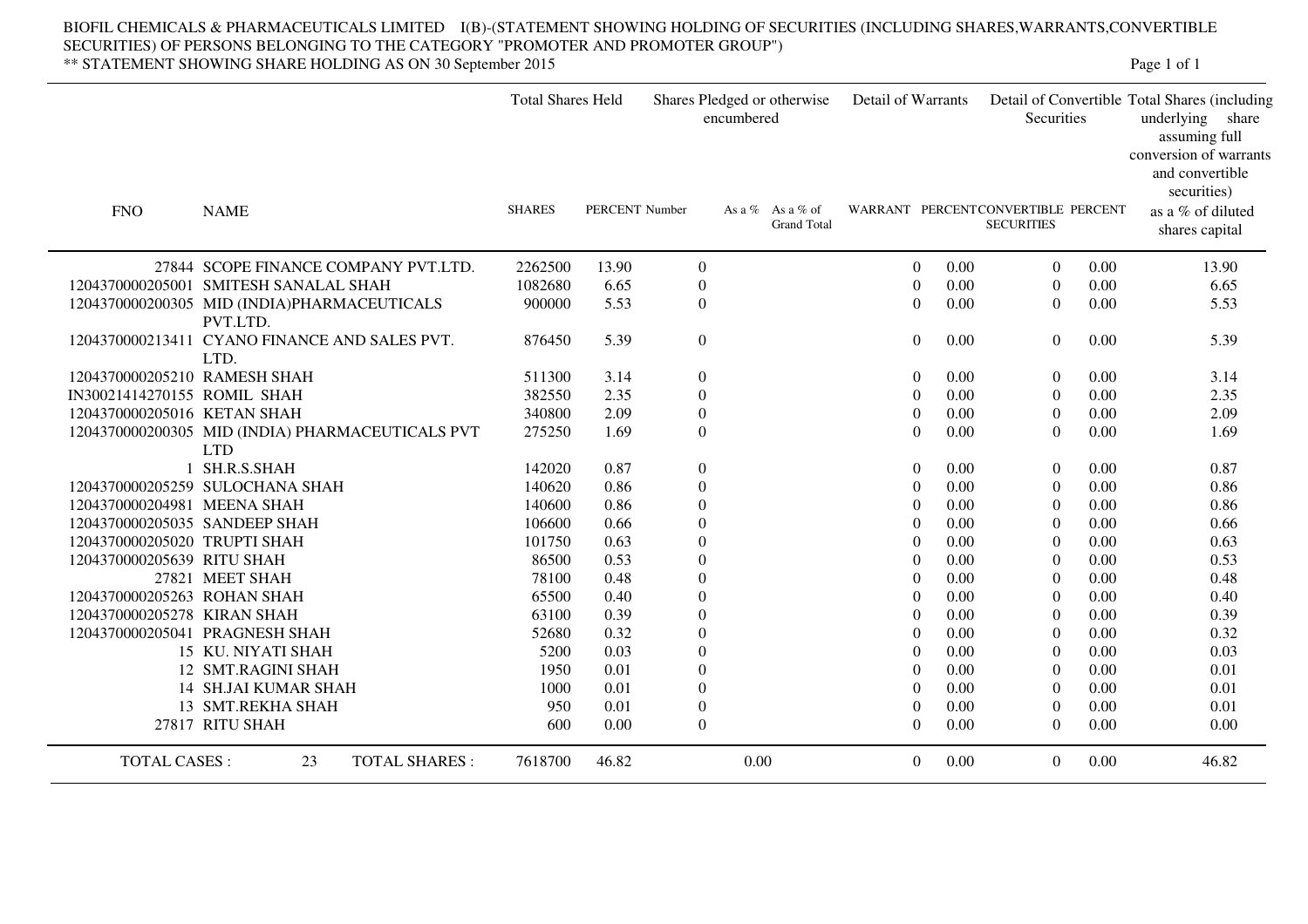|            | ** STATEMENT SHOWING SHARE HOLDING AS ON 30 September 2015 |               |                          |          |                                               |                             |                | Page 1 of 1                                                                                                            |
|------------|------------------------------------------------------------|---------------|--------------------------|----------|-----------------------------------------------|-----------------------------|----------------|------------------------------------------------------------------------------------------------------------------------|
| <b>FNO</b> | <b>NAME</b>                                                |               | <b>Total Shares Held</b> |          | Details of Warrants<br>Convertible Securities |                             |                | Total Shares (including)<br>underlying share<br>assuming full conversion<br>of warrants and<br>convertible securities) |
|            |                                                            | <b>SHARES</b> | PERCENT                  |          |                                               | WARRANT PERCENT CONVERTIBLE | <b>PERCENT</b> | as a % of diluted shares                                                                                               |
|            |                                                            |               |                          |          |                                               | <b>SECURITIES</b>           |                | capital                                                                                                                |
|            | 1204370000200246 STARLINE EQUIFIN PRIVATE LTD.             | 1700000       | 10.45                    | $\Omega$ | 0.00                                          | $\Omega$                    | 0.00           | 10.45                                                                                                                  |
|            | 1204370000200299 LIBRA HEALTHCARE PVT.LTD.                 | 850000        | 5.22                     |          | 0.00                                          | $\Omega$                    | 0.00           | 5.22                                                                                                                   |
|            | 1301760000001397 KSL AND INDUSTRIES LIMITED                | 306665        | 1.88                     |          | 0.00                                          | $\Omega$                    | 0.00           | 1.88                                                                                                                   |
|            | 1202200000071233 TEJAL KEYUR SHAH                          | 257721        | 1.58                     |          | 0.00                                          | $\Omega$                    | 0.00           | 1.58                                                                                                                   |
|            | 23149 CACTUS SOFTWARE PVT. LTD.                            | 202100        | 1.24                     |          | 0.00                                          | $\left($                    | 0.00           | 1.24                                                                                                                   |
|            | 1201090000998371 KISHOR HIMMATSINH JHALA                   | 200000        | 1.23                     |          | 0.00                                          | $\Omega$                    | 0.00           | 1.23                                                                                                                   |
|            | IN30047640458750 GOM INDUSTRIES LTD                        | 180800        | 1.11                     | $\Omega$ | 0.00                                          | $\theta$                    | 0.00           | 1.11                                                                                                                   |

TOTAL SHARES : 3697286 22.72 0 0.00 0 0.00 22.72

TOTAL CASES : 7 TOTAL SHARES : 3697286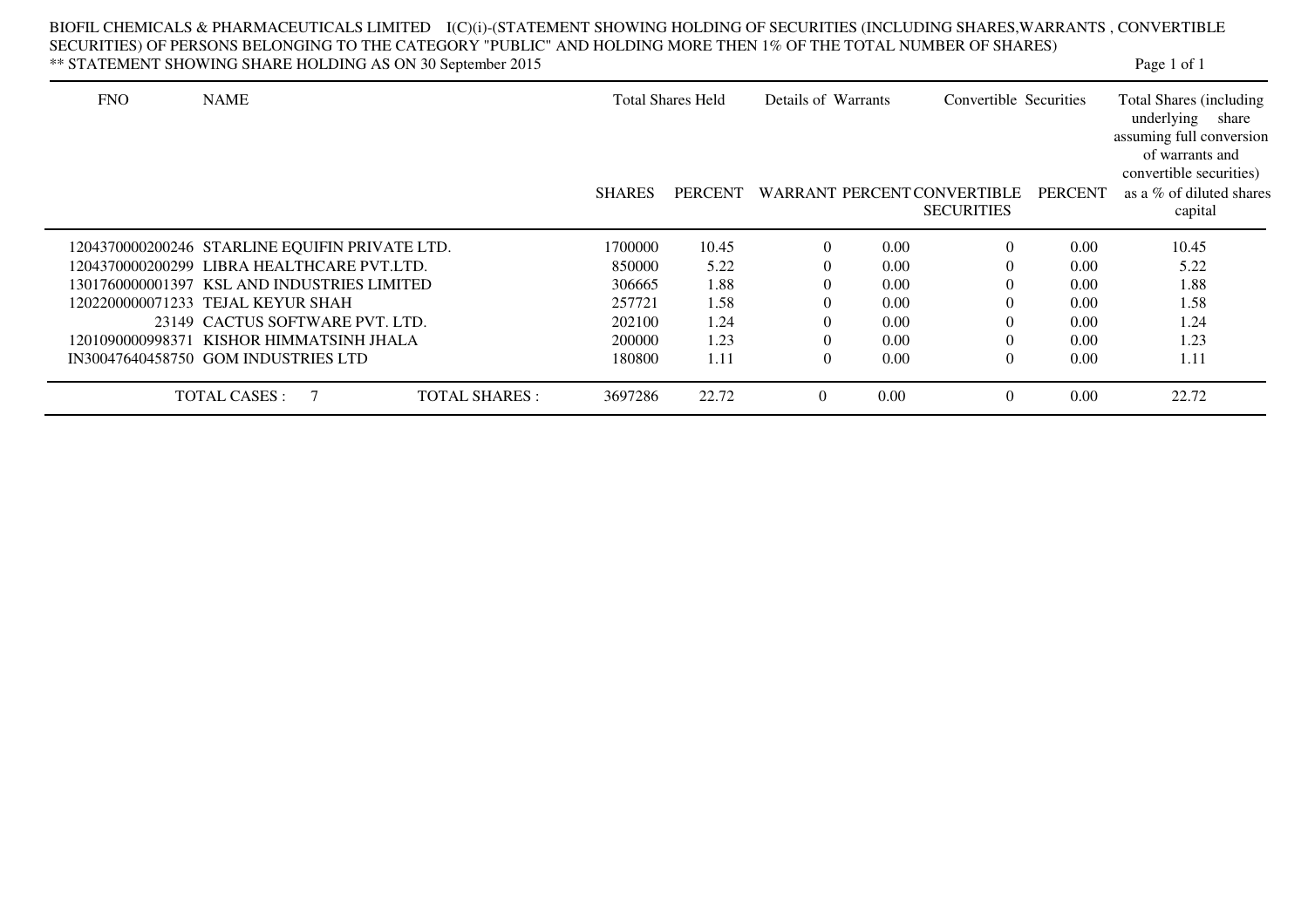### BIOFIL CHEMICALS & PHARMACEUTICALS LIMITED I(C)(ii)-(STATEMENT SHOWING HOLDING OF SECURITIES (INCLUDING SHARES,WARRANTS , CONVERTIBLE SECURITIES) OF PERSONS (TOGETHER WITH PAC) BELONGING TO THE CATEGORY "PUBLIC" AND HOLDING MORE THEN 5% OF THE TOTAL NUMBER OF SHARES OF THE COMPANY)Page 1 of 1

\*\* STATEMENT SHOWING SHARE HOLDING AS ON 30 September 2015

| <b>GR ID</b>   | <b>FNO</b>    | <b>NAME</b>                                    |                      | <b>Total Shares Held</b> |       | Details of Warrants |      | Convertible Securities                                   |      | Total Shares (including)<br>underlying<br>share assuming<br>full conversion of warrants<br>and convertible securities) |
|----------------|---------------|------------------------------------------------|----------------------|--------------------------|-------|---------------------|------|----------------------------------------------------------|------|------------------------------------------------------------------------------------------------------------------------|
|                |               |                                                |                      | <b>SHARES PERCENT</b>    |       |                     |      | WARRANT PERCENT CONVERTIBLE PERCENT<br><b>SECURITIES</b> |      | as a $\%$ of diluted shares<br>capital                                                                                 |
| $\overline{0}$ |               | 1204370000200246 STARLINE EQUIFIN PRIVATE LTD. |                      | 1700000                  | 10.45 |                     | 0.00 | $\theta$                                                 | 0.00 | 10.45                                                                                                                  |
| $\Omega$       |               | 1204370000200299 LIBRA HEALTHCARE PVT.LTD.     |                      | 850000                   | 5.22  | $\mathbf{0}$        | 0.00 | $\Omega$                                                 | 0.00 | 5.22                                                                                                                   |
|                | TOTAL CASES : | 2.00                                           | <b>TOTAL SHARES:</b> | 2550000                  | 15.67 | $\left($            | 0.00 | $\Omega$                                                 | 0.00 | 15.67                                                                                                                  |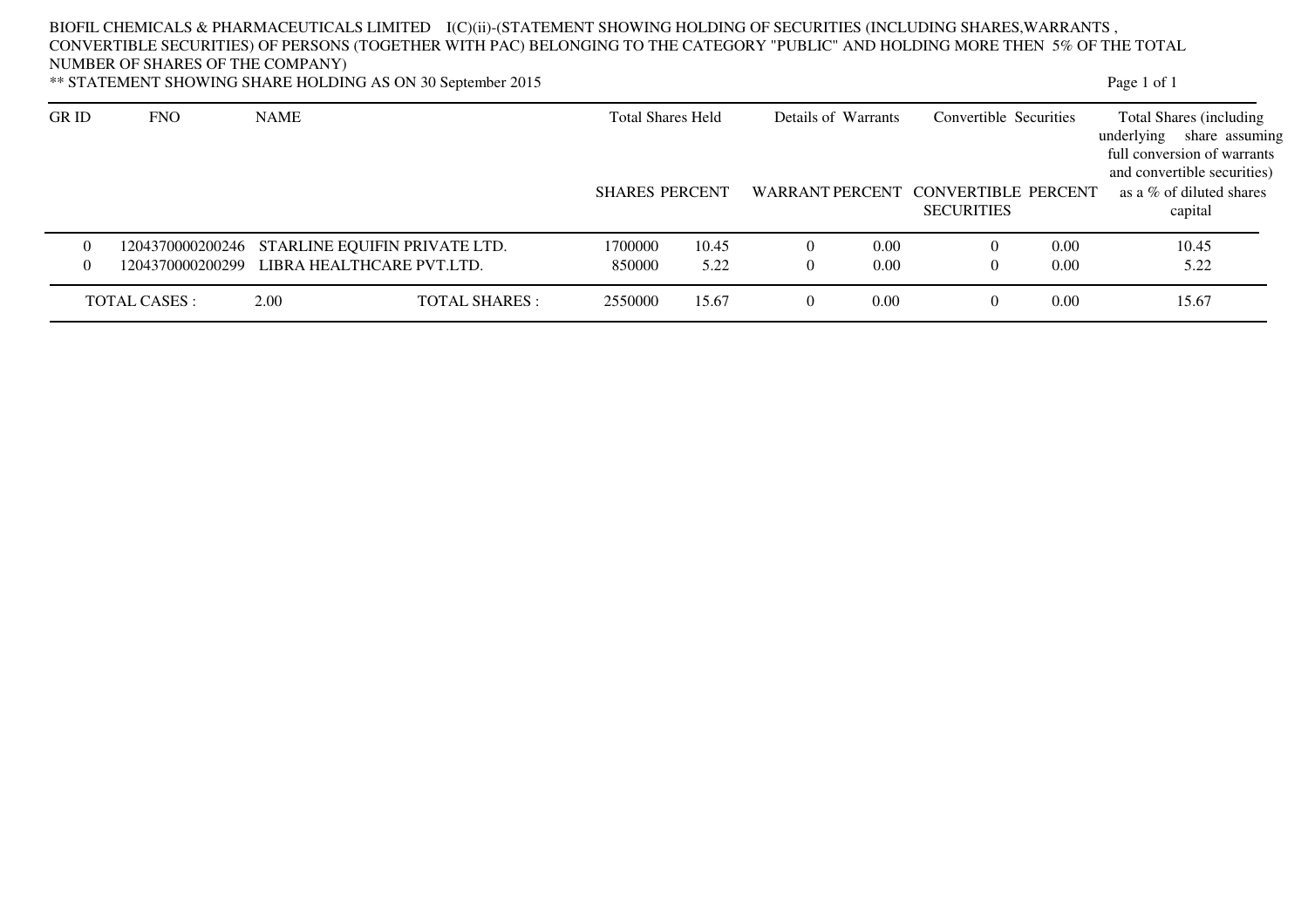# BIOFIL CHEMICALS & PHARMACEUTICALS LIMITED I(D)-(STATEMENT SHOWING LOCKED-IN SHAR Page 1 of 1<br>\*\* STATEMENT SHOWING SHARE HOLDING AS ON 30 September 2015

| <b>FNO</b>             | NAME         | <b>CATEGORY</b>       | <b>LOCKED SHARES</b> | <b>PERCENT</b> |
|------------------------|--------------|-----------------------|----------------------|----------------|
|                        | ----N.A,---- |                       |                      |                |
| <b>TOTAL CASES : 0</b> |              | <b>TOTAL SHARES :</b> |                      | 0.00           |